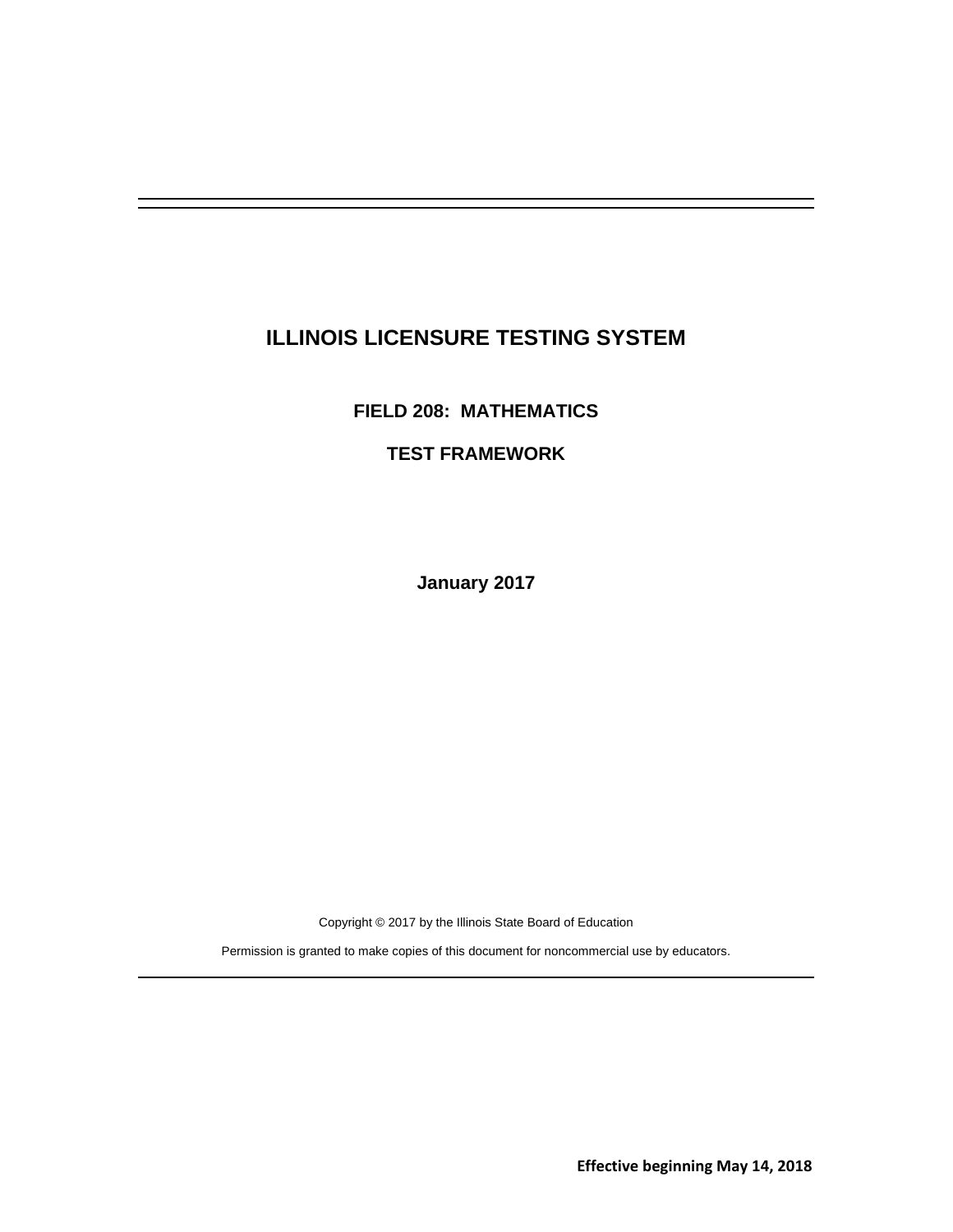## **ILLINOIS LICENSURE TESTING SYSTEM**

## **FIELD 208: MATHEMATICS**

## **TEST FRAMEWORK**

**January 2017** 

|     | <b>Subarea</b>                                                | Range of<br><b>Objectives</b> |
|-----|---------------------------------------------------------------|-------------------------------|
| Ι.  | Mathematical Practices, Technology, and Disciplinary Literacy | 0001-0003                     |
| Ш.  | <b>Number Systems and Operations</b>                          | 0004-0005                     |
| Ш.  | <b>Functions and Algebra</b>                                  | 0006-0011                     |
|     | IV. Differential and Integral Calculus                        | 0012-0013                     |
| V.  | <b>Measurement and Geometry</b>                               | 0014-0016                     |
| VI. | Statistics, Probability, and Discrete Mathematics             | 0017-0018                     |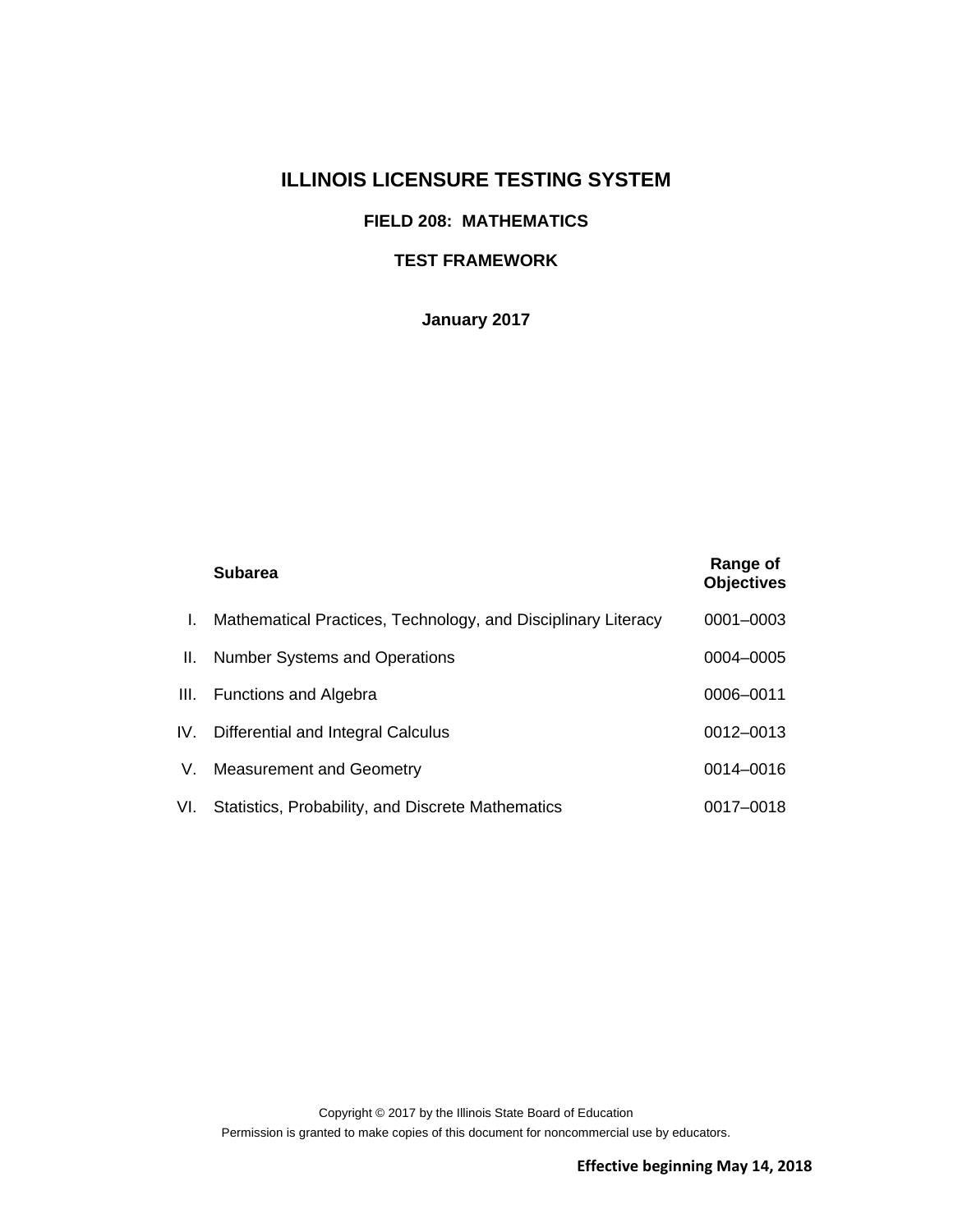## **ILLINOIS LICENSURE TESTING SYSTEM**

## **FIELD 208: MATHEMATICS**

## **TEST FRAMEWORK**

Mathematical Practices, Technology, and Disciplinary Literacy Number Systems and Operations Functions and Algebra Differential and Integral Calculus Measurement and Geometry Statistics, Probability, and Discrete Mathematics

## **SUBAREA I—MATHEMATICAL PRACTICES, TECHNOLOGY, AND DISCIPLINARY LITERACY**

#### **0001 Understand mathematical practices.**

- Apply a variety of strategies (e.g., drawing diagrams, working backward, identifying mathematical structures, recognizing patterns).
- Generalize the processes used to solve problems and extend them to other problem situations.
- Select appropriate models to analyze and understand situations to improve decision making.
- Justify applications of concepts, procedures, and theorems in a given situation.
- Develop conjectures and evaluate their validity, and critique the reasoning of others.
- Demonstrate knowledge of how to communicate mathematical knowledge using precise mathematical vocabulary, visual representations, and symbols.
- Identify and apply connections between mathematical domains (e.g., the distance formula in coordinate geometry and the Pythagorean Theorem, geometric interpretation of the integral, applications of matrices to geometric figures).
- Demonstrate knowledge of mathematical connections to other disciplines (e.g., rate of change as applied to business, economics, physics, chemistry, and biology; geometry as applied to carpentry and construction).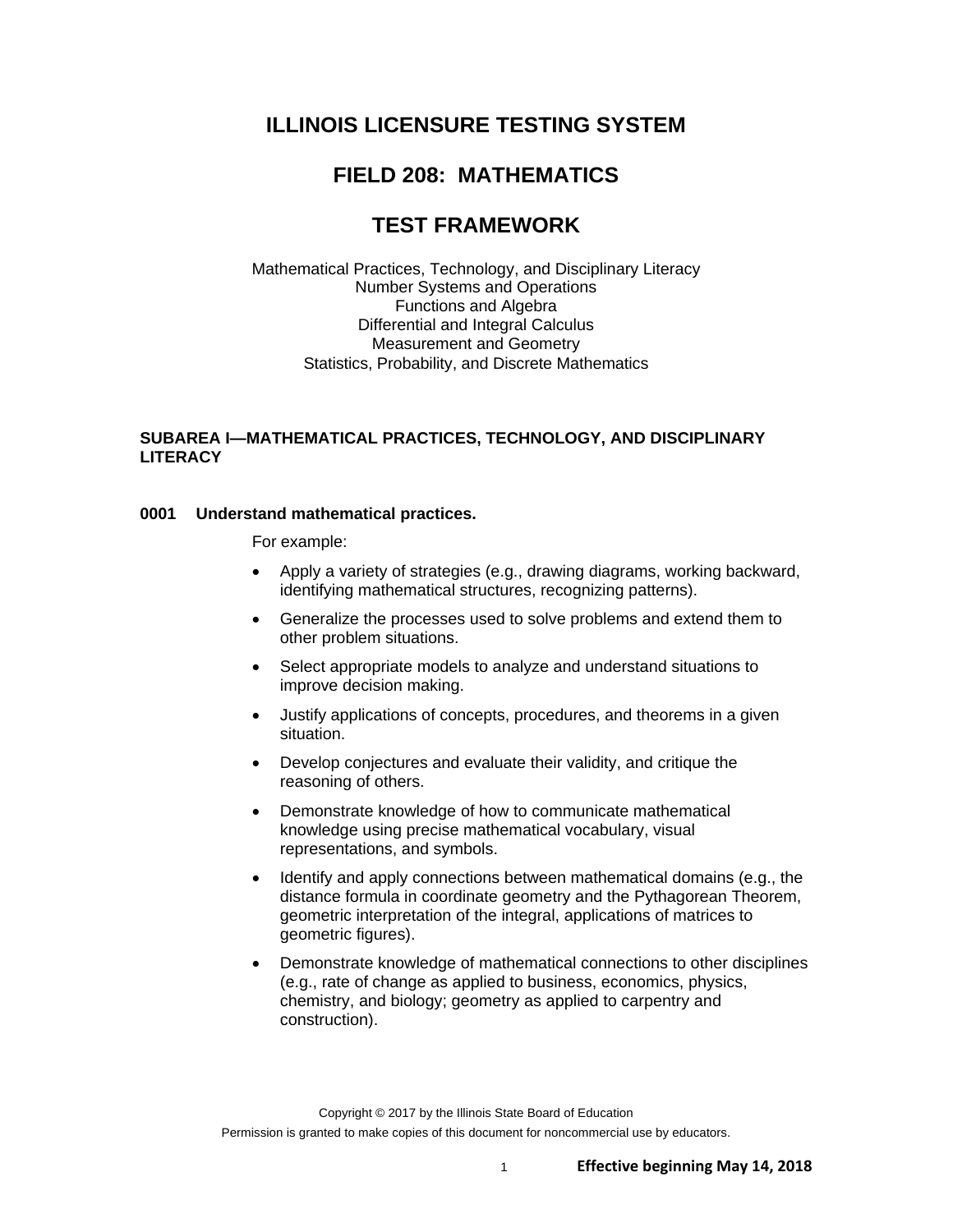## **0002 Understand how to select, integrate, and use appropriate technologies in the mathematics classroom.**

For example**:** 

- Demonstrate understanding of the capabilities and benefits of current technologies in the content area of mathematics.
- Select appropriate technology (e.g., spreadsheet, graphing calculator, manipulatives) to analyze concepts and solve problems throughout the mathematics curriculum.
- Demonstrate understanding of how to integrate appropriate technology in mathematics instruction and assessment.
- Develop and apply algorithms to analyze concepts and solve problems using technology.
- Use appropriate technology to individualize and differentiate mathematics instruction and assessment.

#### **0003 Understand the process of reading, and apply knowledge of strategies for promoting students' reading development in the mathematics classroom.**

- Demonstrate knowledge of the reading process (e.g., the construction of meaning through interactions between a reader's prior knowledge, information in the text, and the purpose of the reading situation), and apply knowledge of strategies for integrating language arts into mathematics instruction to support students' reading and concept development (e.g., providing purposeful opportunities for students to read, write about, and discuss content in order to improve their understanding).
- Apply knowledge of strategies that foster reading in the mathematics classroom (e.g., incorporating literature for adolescents in the curriculum; encouraging students' independent reading, research, and inquiry related to mathematics).
- Demonstrate knowledge of vocabulary's role in supporting students' reading comprehension and concept development, and apply strategies for promoting students' mathematics vocabulary development (e.g., recognizing structural and/or meaning-based relationships between words, using context clues, distinguishing denotative and connotative meanings of words, interpreting idioms and figurative language, consulting specialized reference materials).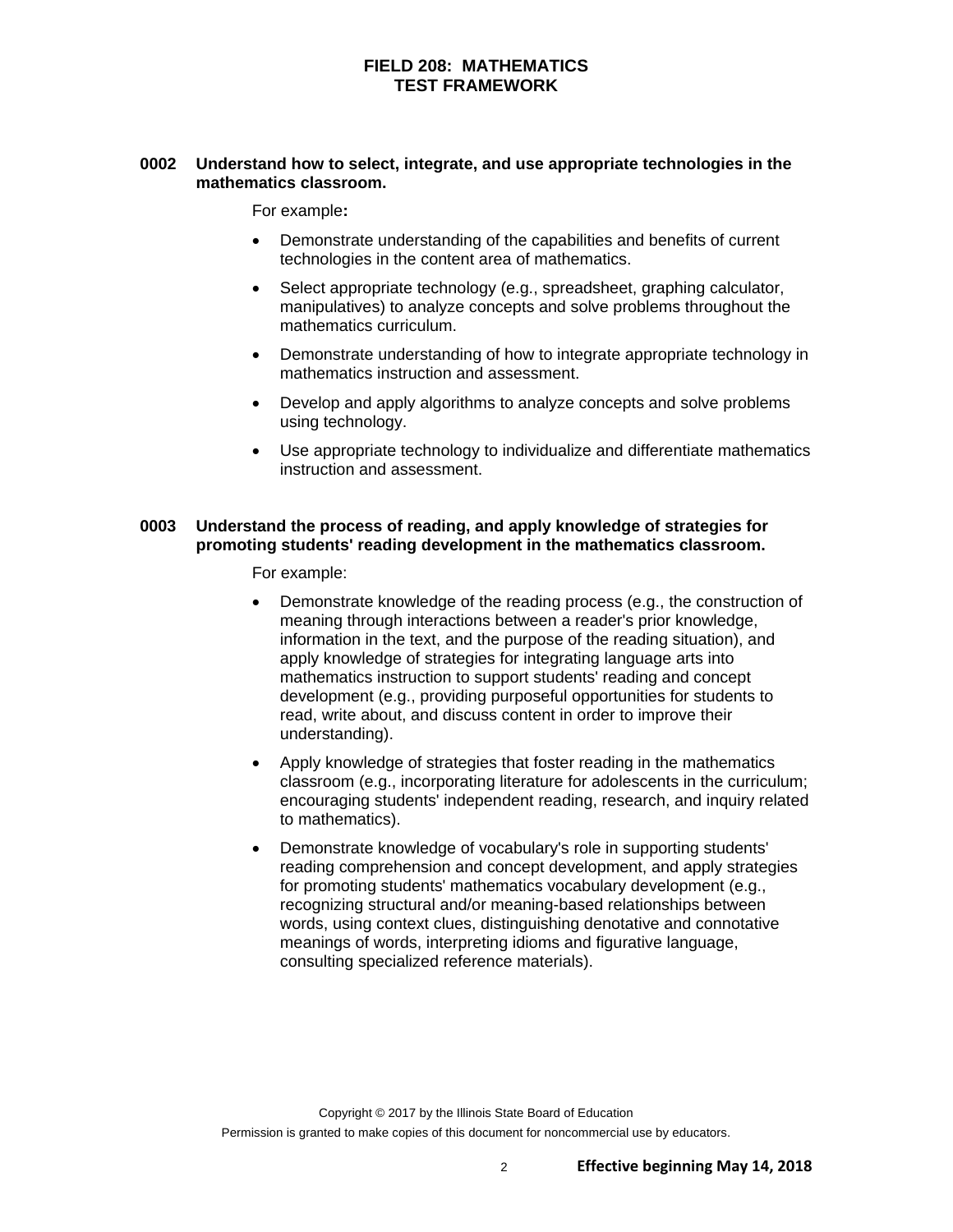- Apply knowledge of strategies for preparing students to read text effectively and for teaching and modeling the use of comprehension strategies before, during, and after reading, including strategies that promote close reading (e.g., breaking down complex sentences, monitoring for comprehension to correct confusions and misunderstandings that arise during reading).
- Apply knowledge of strategies for developing students' ability to comprehend and critically analyze discipline-specific texts, including recognizing organizational patterns unique to informational texts; using graphic organizers to analyze and recall information from texts; analyzing and summarizing an author's argument, claims, evidence, and point of view; and synthesizing multiple sources of information presented in different media or formats.
- Apply knowledge of strategies for evaluating, selecting, modifying, and designing reading materials appropriate to academic tasks and students' reading abilities (e.g., analyzing instructional materials in terms of readability, content, length, format, illustrations).
- Apply knowledge of strategies for providing continuous monitoring of students' reading progress through observations, work samples, and various informal assessments and for differentiating mathematics instruction to address students' assessed reading needs.

#### **SUBAREA II—NUMBER SYSTEMS AND OPERATIONS**

#### **0004 Understand the real number system and its operations.**

- Demonstrate knowledge of the structure and properties of the real number system.
- Solve problems involving prime and composite numbers, least common multiples, greatest common factors, and modular arithmetic.
- Solve problems involving integers, fractions, decimals, percents, powers, and rational exponents.
- Apply ratios and proportional reasoning to represent and solve problems.
- Apply knowledge of dimensional analysis to model and solve problems using appropriate units.
- Demonstrate understanding of instructional and assessment activities, methods, or strategies that use appropriate instructional materials or technology and enable students to develop understanding of mathematical practices, concepts, skills, and applications.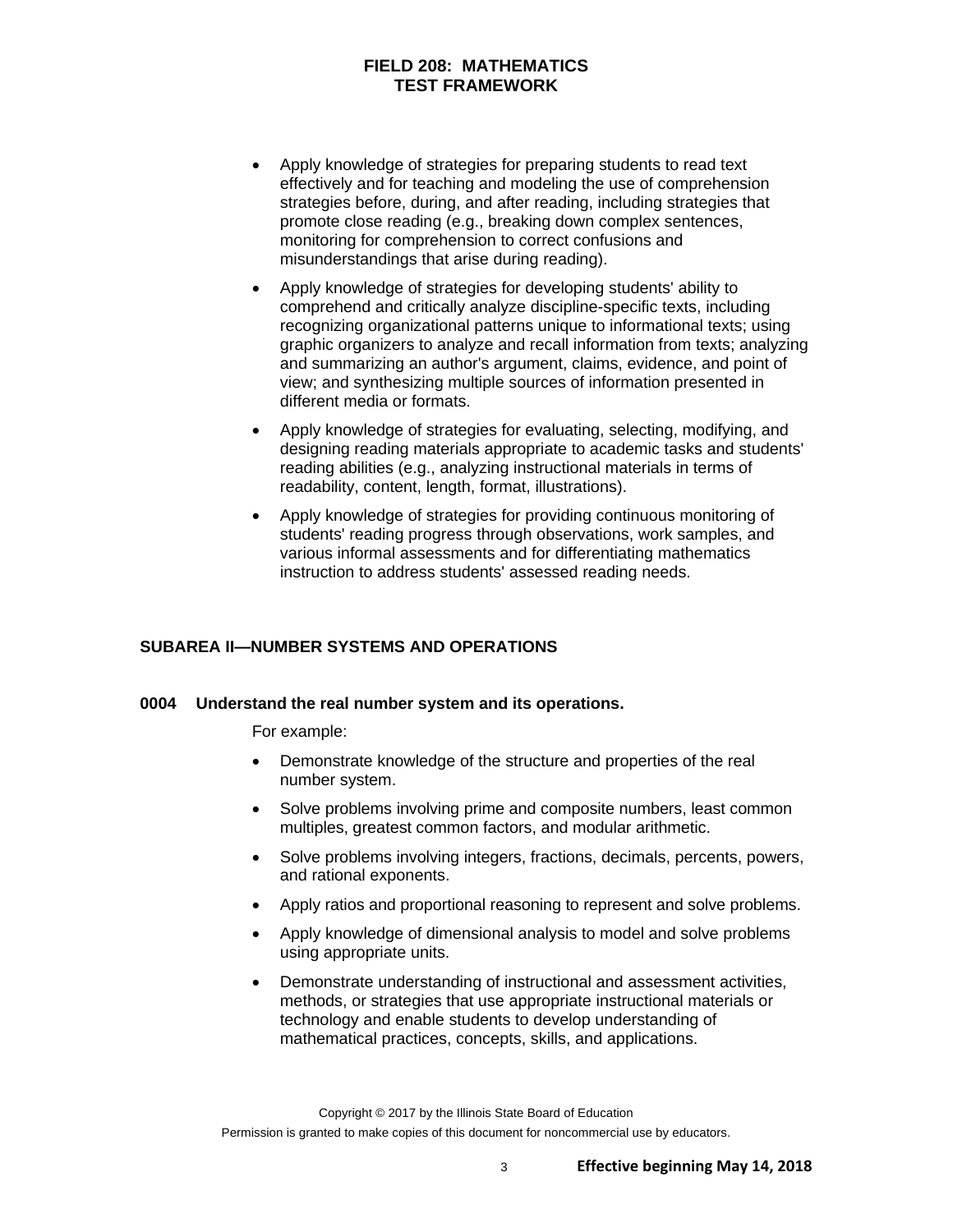#### **0005 Understand the properties of complex numbers and linear algebra.**

For example:

- Perform arithmetic operations with complex numbers and their conjugates.
- Represent complex numbers and their operations in rectangular and polar forms on the complex plane.
- Apply knowledge of the fundamental theorem of algebra to solve quadratic equations with real coefficients that have complex solutions.
- Apply basic properties of vectors and vector arithmetic to model and solve problems.
- Apply basic properties of matrices and matrix arithmetic to model and solve problems (e.g., solve a system of two linear equations).
- Demonstrate understanding of instructional and assessment activities, methods, or strategies that use appropriate instructional materials or technology and enable students to develop understanding of mathematical practices, concepts, skills, and applications.

## **SUBAREA III—FUNCTIONS AND ALGEBRA**

#### **0006 Understand algebraic techniques.**

- Translate between word situations and algebraic sentences.
- Identify algebraic expressions or equations that represent mathematical situations (e.g., symbolically, numerically, graphically).
- Identify, complete, and extend patterns, sequences, and series and analyze their properties and algebraic representations.
- Apply properties of real numbers in algebraic contexts to manipulate and simplify algebraic expressions and solve equations.
- Justify algebraic techniques using properties of the real number system.
- Demonstrate understanding of instructional and assessment activities, methods, or strategies that use appropriate instructional materials or technology and enable students to develop understanding of mathematical practices, concepts, skills, and application.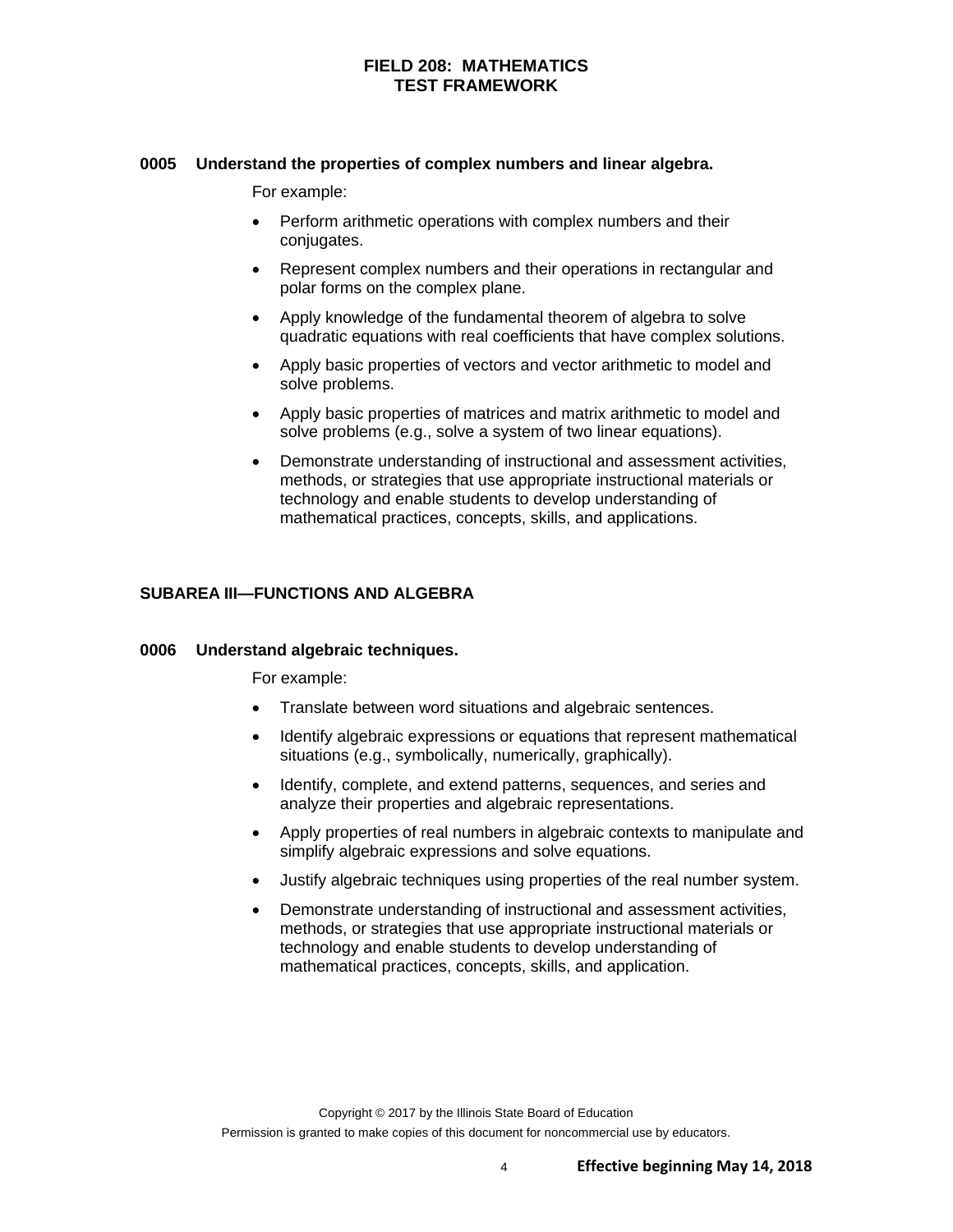#### **0007 Understand functions and the properties of linear relations and functions.**

For example:

- Apply function notation and analyze the properties of relations and functions, including the domain and range of linear, polynomial, absolute value, radical, rational, exponential, logarithmic, and trigonometric functions.
- Build new functions from existing functions (e.g., transformations, inverses, compositions).
- Represent linear relations and functions in symbolic, numeric, graphic, and verbal forms.
- Recognize and apply slopes and intercepts to construct, analyze, interpret, and graph linear equations and inequalities.
- Apply linear relations, functions, and systems to model and solve problems.
- Represent and solve systems of linear equations and inequalities both graphically and algebraically (e.g., compare and contrast different solution methods).
- Demonstrate understanding of instructional and assessment activities, methods, or strategies that use appropriate instructional materials or technology and enable students to develop understanding of mathematical practices, concepts, skills, and applications.

#### **0008 Understand quadratic functions and conic sections.**

For example:

- Represent quadratic functions and relations in symbolic, numeric, graphic, and verbal forms.
- Recognize and apply properties of symmetry, roots, intercepts, and vertices to construct, analyze, and interpret quadratic relations and their graphs.
- Solve quadratic equations and inequalities and systems of equations and inequalities both graphically and algebraically.
- Apply quadratic relations, functions, and systems to model and find appropriate solution(s) to problems.
- Recognize and apply the properties of hyperbolas, parabolas, circles, and ellipses to model and solve problems.
- Demonstrate understanding of instructional and assessment activities, methods, or strategies that use appropriate instructional materials or technology and enable students to develop understanding of mathematical practices, concepts, skills, and applications.

Copyright © 2017 by the Illinois State Board of Education Permission is granted to make copies of this document for noncommercial use by educators.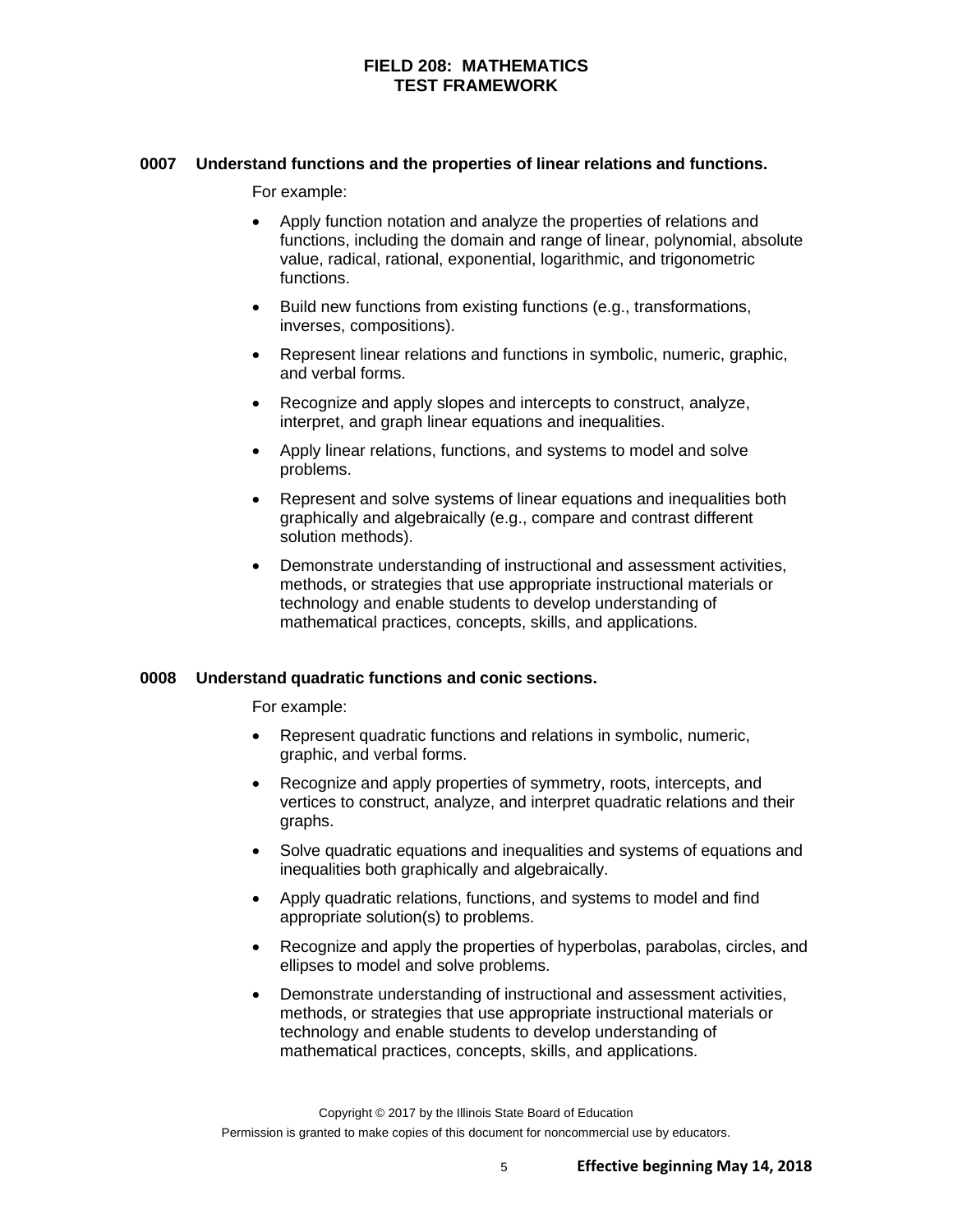## **0009 Understand polynomial, absolute value, radical, and rational functions and inequalities.**

- Represent polynomial, absolute value, radical, and rational functions and relations in symbolic, numeric, graphic, and verbal forms.
- Recognize and apply symmetry, roots, intercepts, critical points, asymptotes, and vertices to construct, analyze, and interpret polynomial, absolute value, radical, and rational functions and inequalities and their graphs.
- Recognize and apply the properties of polynomial, absolute value, radical, and rational functions and equations to solve problems.
- Solve polynomial, absolute value, radical, and rational equations and inequalities and systems of equations and inequalities graphically, algebraically, and numerically.
- Apply polynomial, absolute value, radical, and rational relations, functions, and systems to model and solve problems.
- Recognize and apply the algebraic properties of polynomial and rational functions (e.g., factoring, partial fractions).
- Demonstrate understanding of instructional and assessment activities, methods, or strategies that use appropriate instructional materials or technology and enable students to develop understanding of mathematical practices, concepts, skills, and applications.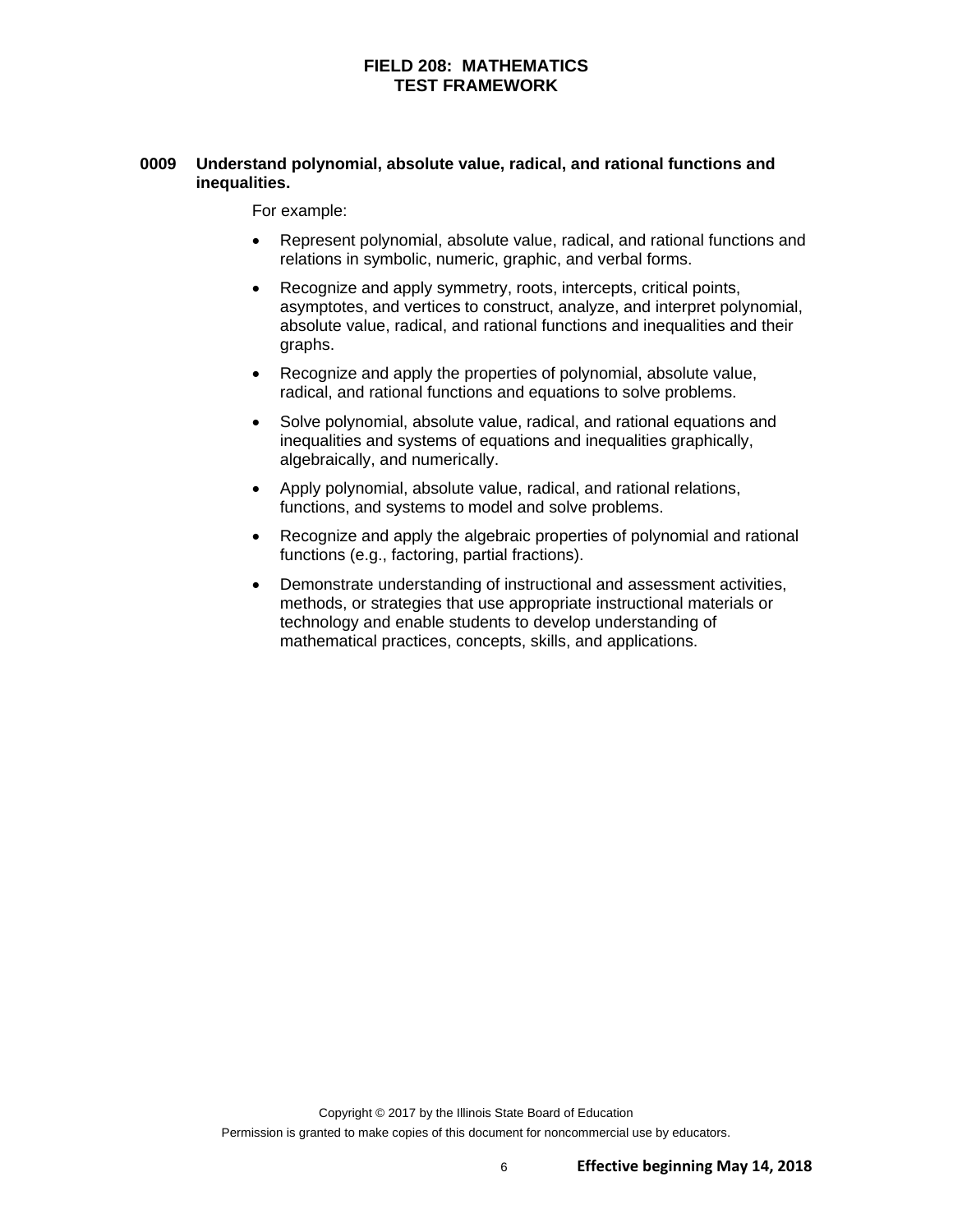#### **0010 Understand exponential and logarithmic functions.**

For example:

- Recognize the relationship between exponential and logarithmic functions.
- Represent exponential and logarithmic functions in symbolic, numeric, graphic, and verbal forms.
- Recognize and apply properties of symmetry, roots, intercepts, critical points, and asymptotes to construct, analyze, and interpret exponential and logarithmic functions and inequalities and their graphs.
- Apply the equations of exponential and logarithmic functions and systems to make predictions and model and solve problems (e.g., compound interest, exponential growth and decay, logistics).
- Solve exponential and logarithmic equations and inequalities and systems of equations and inequalities both graphically and algebraically.
- Demonstrate understanding of instructional and assessment activities, methods, or strategies that use appropriate instructional materials or technology and enable students to develop understanding of mathematical practices, concepts, skills, and applications.

#### **0011 Understand trigonometric functions.**

- Apply trigonometric functions to solve problems involving the unit circle.
- Analyze relationships between trigonometric functions and their graphs.
- Use trigonometric functions to model periodic phenomena.
- Manipulate trigonometric expressions and solve equations.
- Identify or verify trigonometric identities using algebraic techniques.
- Demonstrate understanding of instructional and assessment activities, methods, or strategies that use appropriate instructional materials or technology and enable students to develop understanding of mathematical practices, concepts, skills, and applications.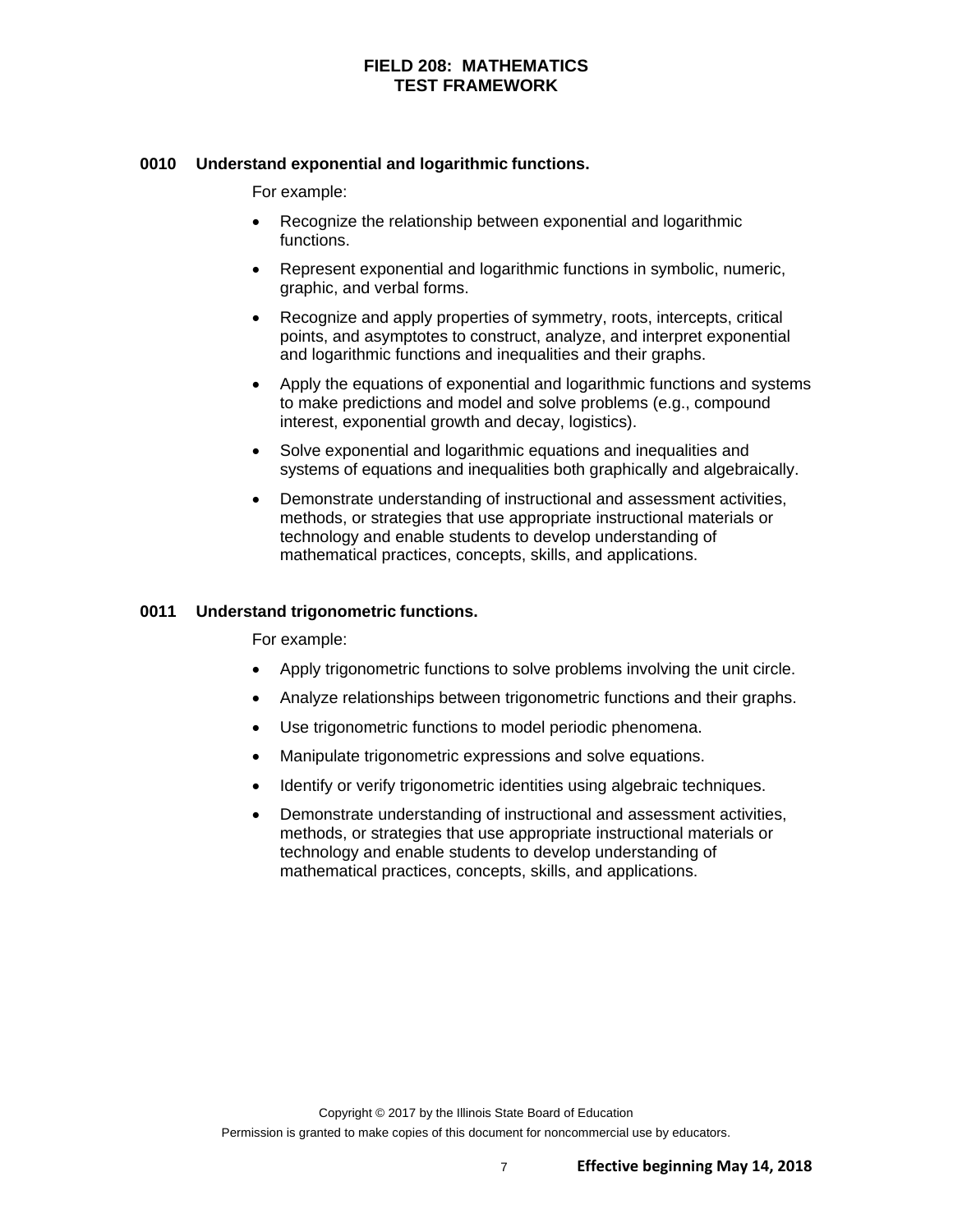## **SUBAREA IV—DIFFERENTIAL AND INTEGRAL CALCULUS**

#### **0012 Understand principles of differential calculus.**

For example:

- Apply the concept of a limit to analyze properties of functions (e.g., continuity, asymptotes) and series.
- Demonstrate conceptual knowledge of the derivative and its role in the historical development of calculus.
- Find the derivative of a function and interpret its meaning.
- Apply differentiation to analyze the graph of a function (e.g., maxima, concavity).
- Apply principles of differential calculus to model and solve problems (e.g., rates of change, optimization, analyzing functions, related rates).
- Demonstrate understanding of instructional and assessment activities, methods, or strategies that use appropriate instructional materials or technology and enable students to develop understanding of mathematical practices, concepts, skills, and applications.

#### **0013 Understand principles of integral calculus.**

- Demonstrate conceptual knowledge of the integral.
- Calculate the integrals of functions.
- Apply the fundamental theorem of calculus to model and solve problems.
- Apply principles of integral calculus to solve problems (e.g., finding areas and volumes, describing the motion of an object).
- Demonstrate understanding of instructional and assessment activities, methods, or strategies that use appropriate instructional materials or technology and enable students to develop understanding of mathematical practices, concepts, skills, and applications.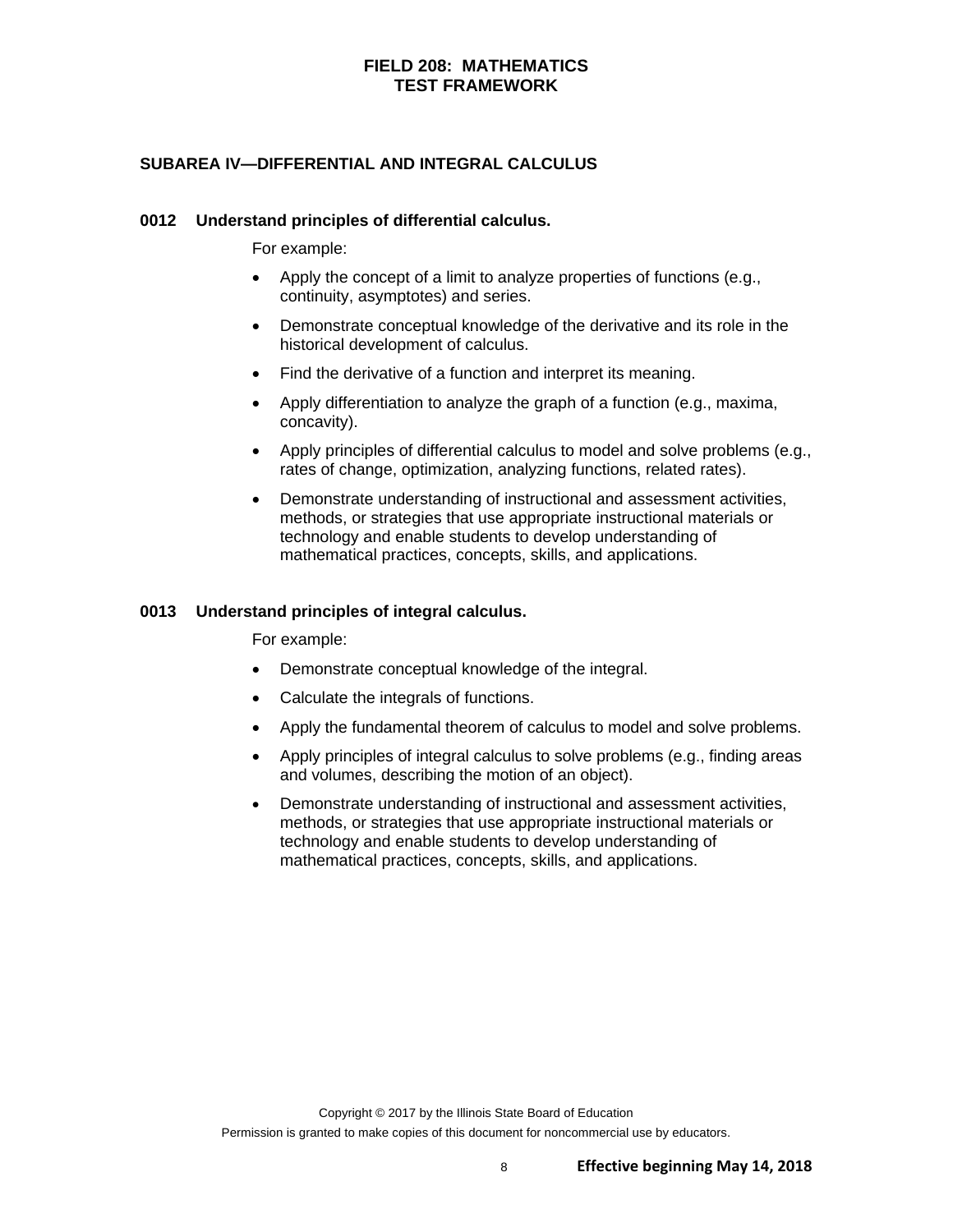#### **SUBAREA V—MEASUREMENT AND GEOMETRY**

#### **0014 Understand principles and applications of measurement.**

- Convert measurements within various systems of measurement (e.g., English, metric).
- Solve problems involving time, temperature, degree and radian measures of angles, weight, and mass.
- Use nonlinear measuring scales (e.g., Richter, decibel, pH) to solve practical problems.
- Explain how changing one measure of a multidimensional object may affect other measures.
- Apply measurement formulas (e.g., length, area, volume) to regular and irregular shapes, regions, and solids.
- Solve problems involving indirect measurement (e.g., trigonometric ratios, proportional reasoning).
- Demonstrate understanding of instructional and assessment activities, methods, or strategies that use appropriate instructional materials or technology and enable students to develop understanding of mathematical practices, concepts, skills, and applications.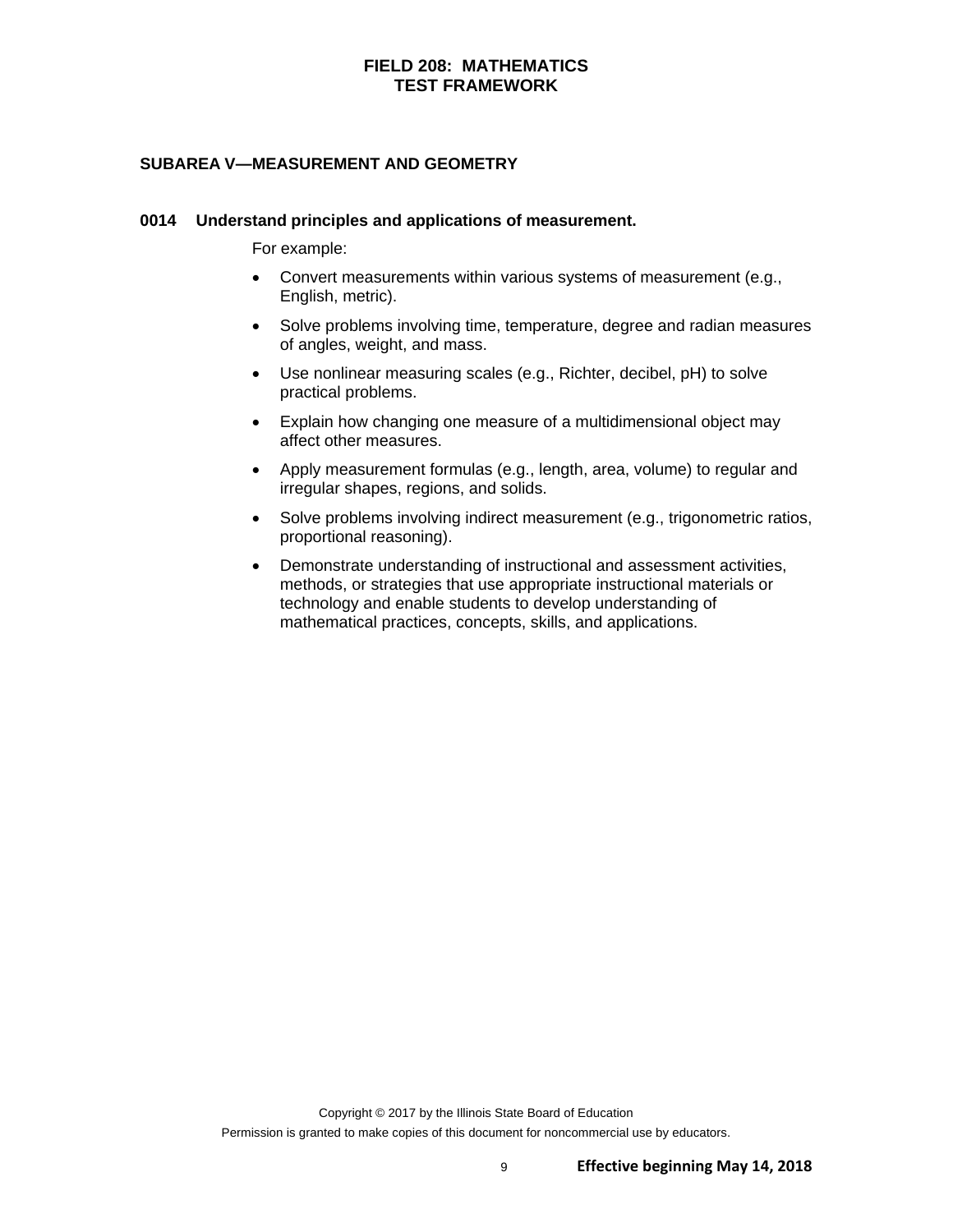#### **0015 Understand Euclidean geometry.**

For example:

- Demonstrate understanding of points, lines, angles, planes, and space and their geometric applications.
- Apply definitions, axioms, principles, and theorems of Euclidean geometry to develop or analyze different types of proofs (e.g., direct, indirect, flow, paragraph).
- Solve problems in Euclidean geometry (e.g., justify geometric constructions).
- Apply properties of circles and other two- and three-dimensional figures to solve mathematical and real-world problems.
- Apply concepts of similarity and congruence to analyze the properties and compare the measures (e.g., perimeter, area, volume) of two- and three-dimensional figures.
- Translate between two- and three-dimensional representations of geometric figures (e.g., cross sections, nets, projections, perspective drawings).
- Demonstrate understanding of instructional and assessment activities, methods, or strategies that use appropriate instructional materials or technology and enable students to develop understanding of mathematical practices, concepts, skills, and applications.

#### **0016 Understand coordinate and transformational geometry.**

- Use coordinate geometry methods (e.g., distance formula, slope) to prove theorems and analyze geometric figures.
- Use the slope criteria for parallel and perpendicular lines to find the equations of lines and solve geometric problems.
- Demonstrate knowledge of congruence, similarity (including scale and size changes), and symmetry from the perspective of any geometric transformation.
- Analyze transformations (i.e., reflections, rotations, translations, dilations) in the coordinate plane.
- Use two- and three-dimensional coordinate systems to represent and analyze geometric figures.
- Demonstrate understanding of instructional and assessment activities, methods, or strategies that use appropriate instructional materials or technology and enable students to develop understanding of mathematical practices, concepts, skills, and applications.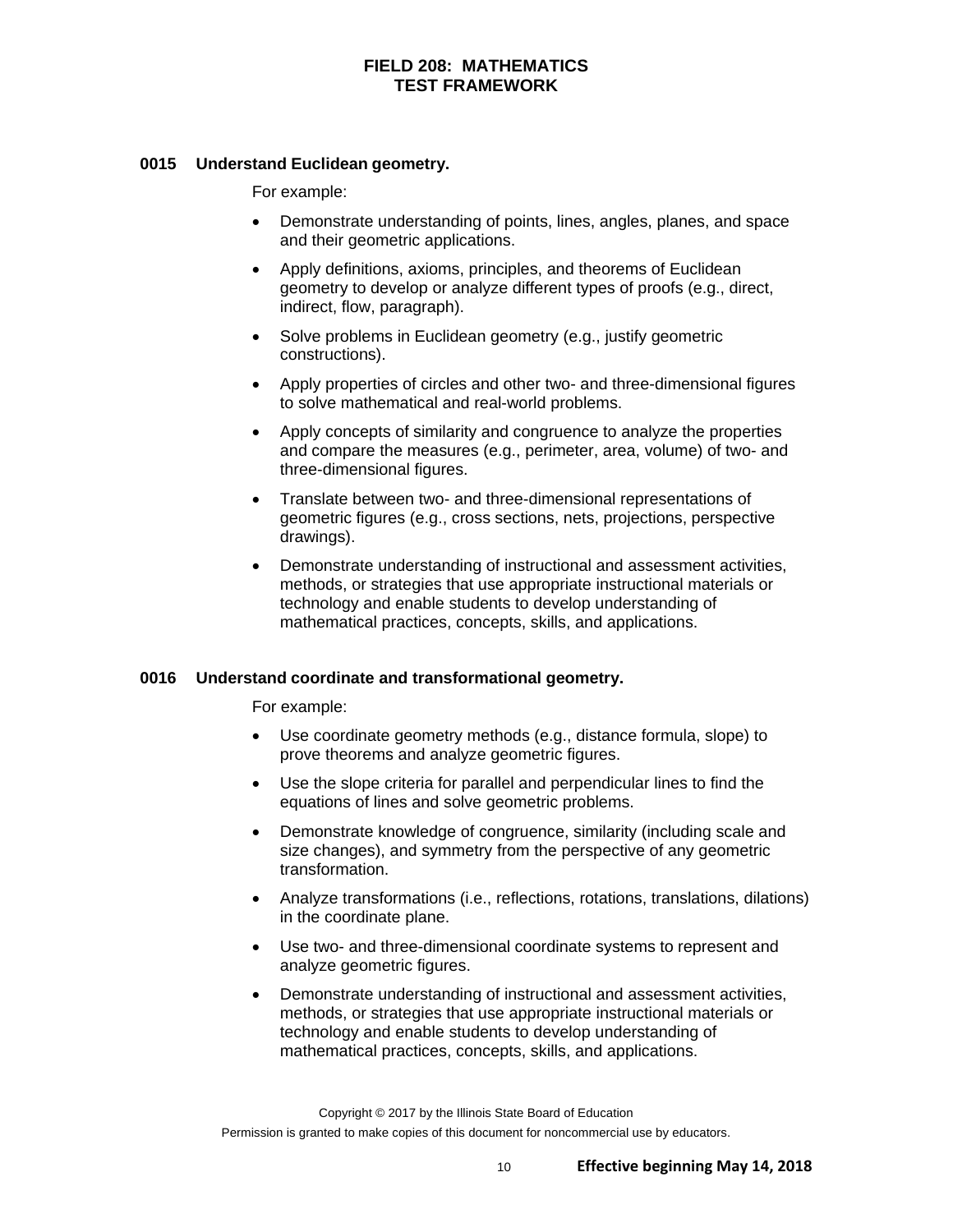## **SUBAREA VI—STATISTICS, PROBABILITY, AND DISCRETE MATHEMATICS**

#### **0017 Understand the process of collecting, organizing, and representing data.**

- Demonstrate knowledge of appropriate sampling techniques that collect representative data and avoid bias.
- Calculate and interpret measures of central tendency (e.g., mean, median, mode) and variation (e.g., range, standard deviation) to characterize a given set of data.
- Select and justify an appropriate measure of central tendency from given data.
- Select appropriate representations and interpretations of data using a variety of graphs (e.g., bar graphs, scatterplots, box plots, stem-and-leaf diagrams, histograms).
- Estimate population percentages in normal distributions, given the mean and standard deviation.
- Analyze data presented in a two-way frequency table or scatterplot (e.g., draw conclusions, interpret a correlation coefficient, identify a line of best fit).
- Evaluate inferences and claims based on sample data.
- Demonstrate understanding of instructional and assessment activities, methods, or strategies that use appropriate instructional materials or technology and enable students to develop understanding of mathematical practices, concepts, skills, and applications.